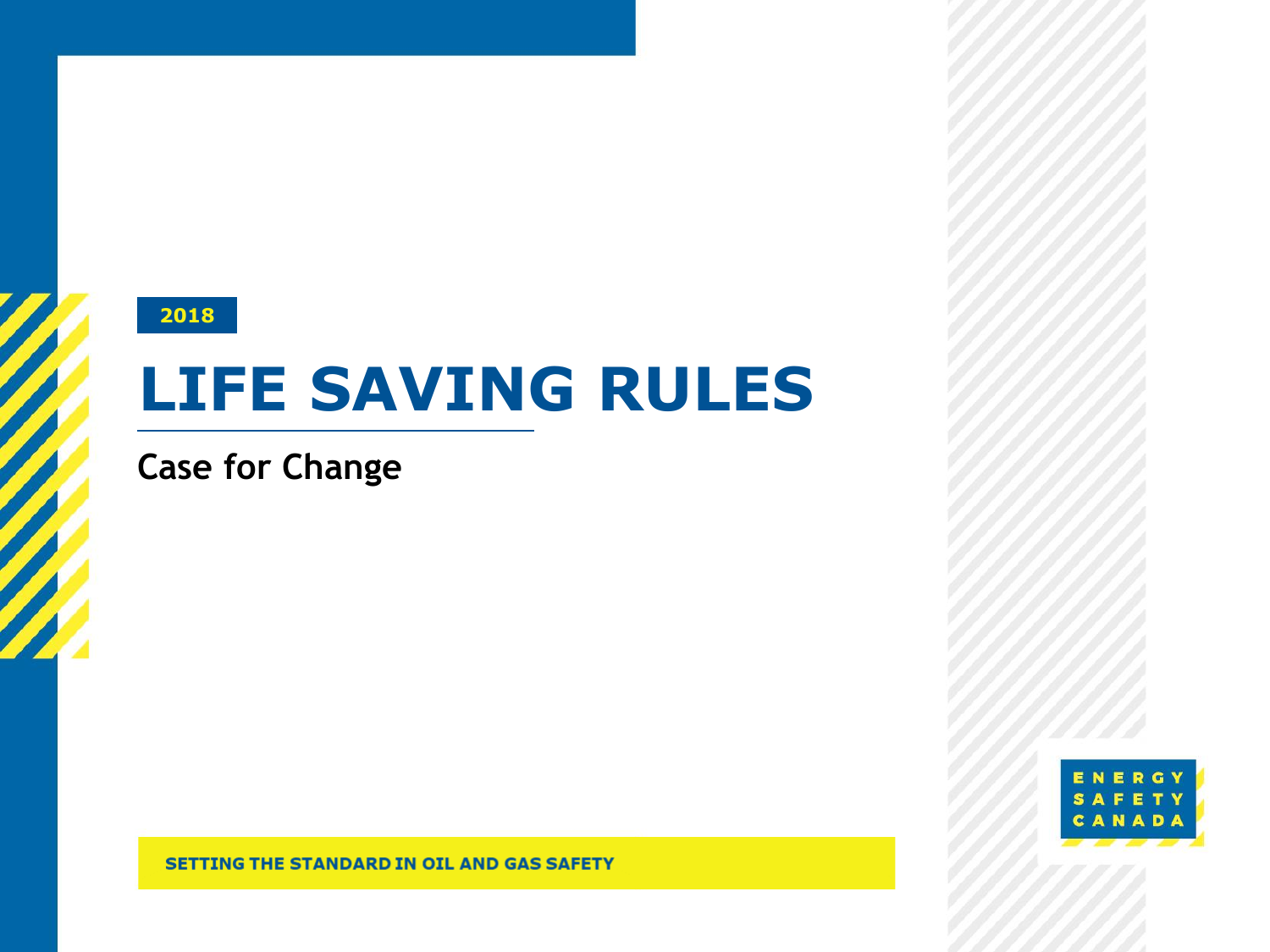# **SUMMARY**

- A common set of Life Saving Rules establishes a consistent approach in the prevention of serious injuries and fatalities, which enables the standardization of a common safety orientation
- The new rules are clear and concise and have the potential to save lives and reduce inefficiencies
- The Safety Standards Council, a key component of Energy Safety Canada's governance mandate, was established with executive representation from companies of varying sizes across industry sectors
- Safety Standards Council has agreed to collaborate to set standards and support their adoption, creating a critical mass to lead the way for industry
- This presentation covers:
	- 1. Standardization
	- 2. Energy Safety Canada's 10 Life Savings Rules
	- 3. Facility Data
	- 4. Data for Change
	- 5. Learning from Tragedy
	- 6. Summary

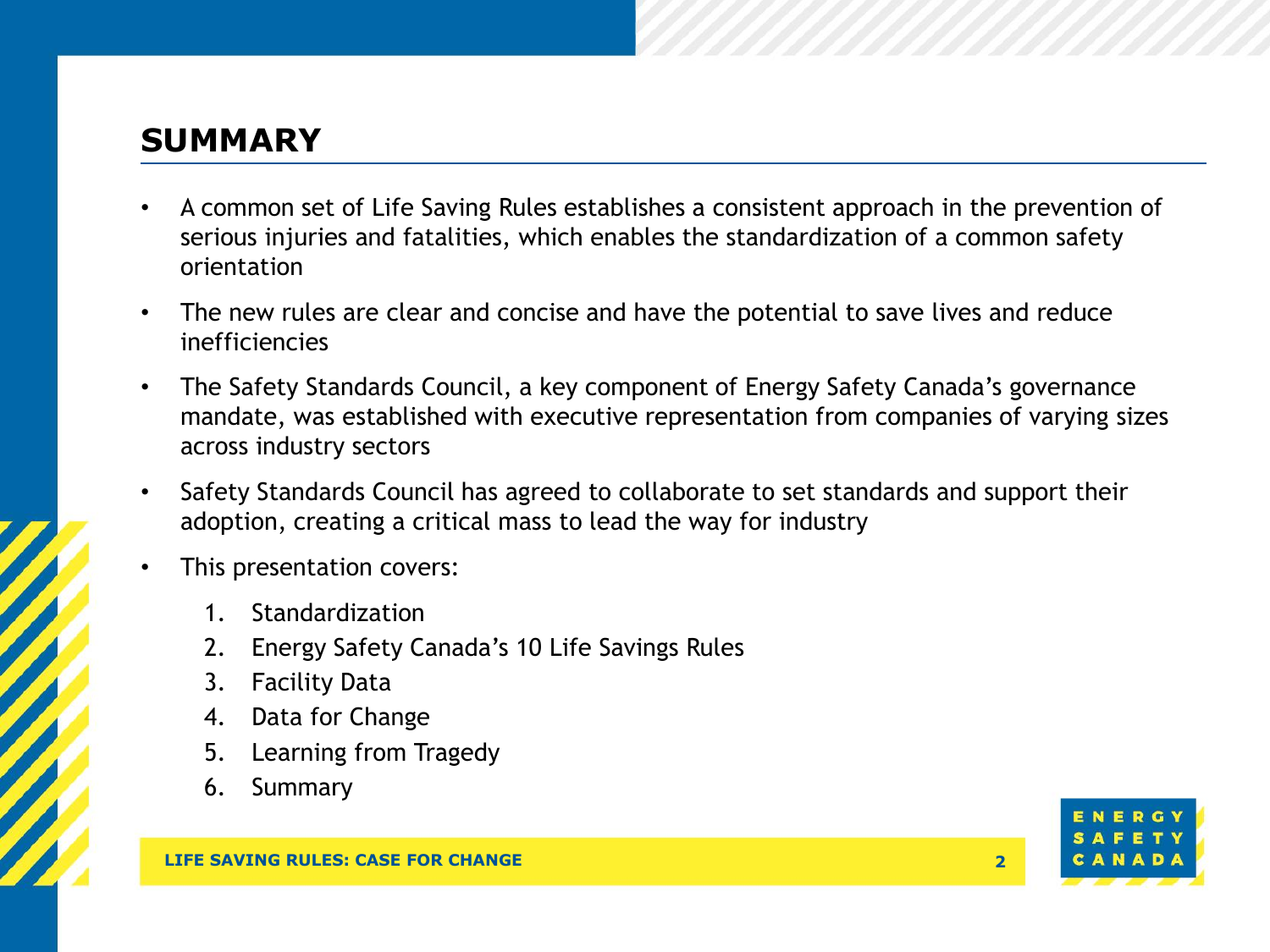# **LIFE SAVING RULES - STANDARDIZATION**

- An opportunity exists to standardize Life Saving Rules, which will:
	- Reduce rule confusion and deliver better safety outcomes
	- Enable the standardization of a Common Safety Orientation to reduce redundancy
- Majority of companies are already using some form of Life Saving Rules. Top seven rules already in use within industry:
	- 1. Energy Isolation
	- 2. Working at Height
	- 3. Confined Space
	- 4. Work Authorization
- 5. Driving
- 6. No Alcohol or Drugs
- 7. Safe Mechanical Lifting
- Even when companies are using the same rule by name, the icon or details of the rule are often different





**LIFE SAVING RULES: CASE FOR CHANGE 3**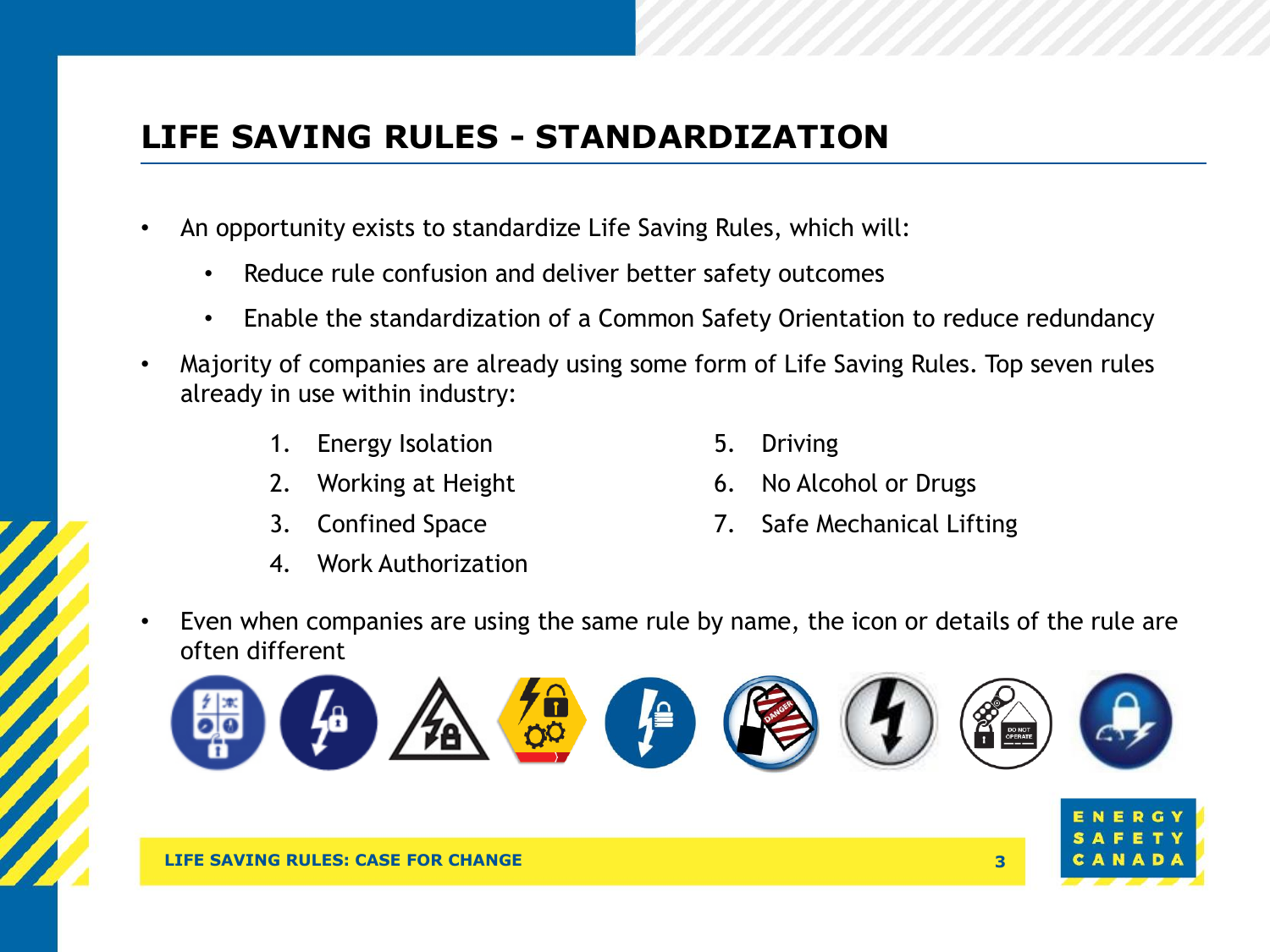# **ENERGY SAFETY CANADA'S 10 LIFE SAVING RULES**



NOTE: Nine of the rules are adopted from the International Association of Oil & Gas Producers (IOGP) with Fit for Duty being added to reflect the Canadian environment

CANADA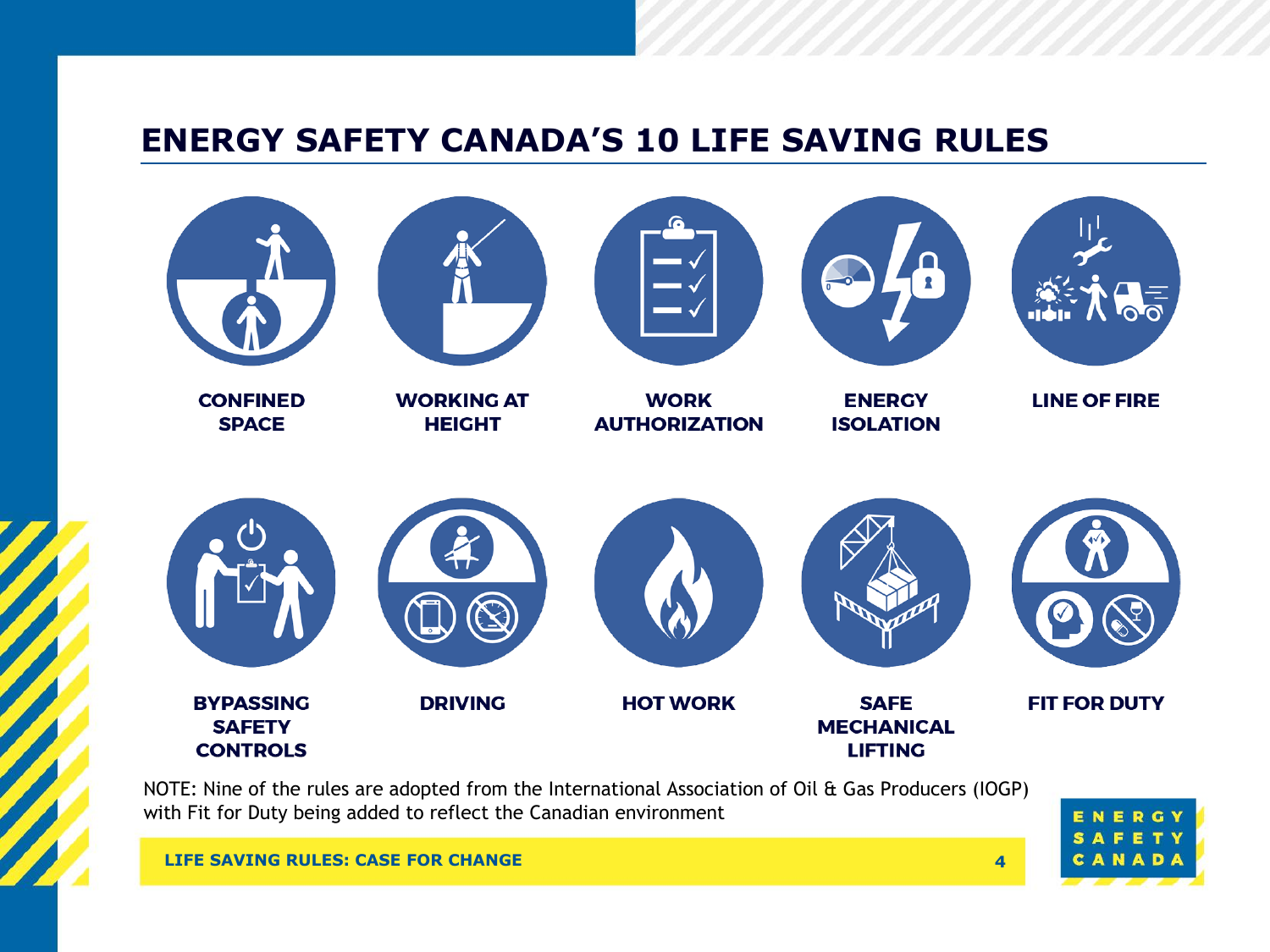### **FATALITY RATE TREND**

The fatality rate has declined significantly over the years in the oil and gas industry dropping below the Western Canadian average in 2011



Fig 1: Occupational Fatality Rate Trend

WCB Data (2001-2017, Oil and Gas Funding Codes, Western Provinces)



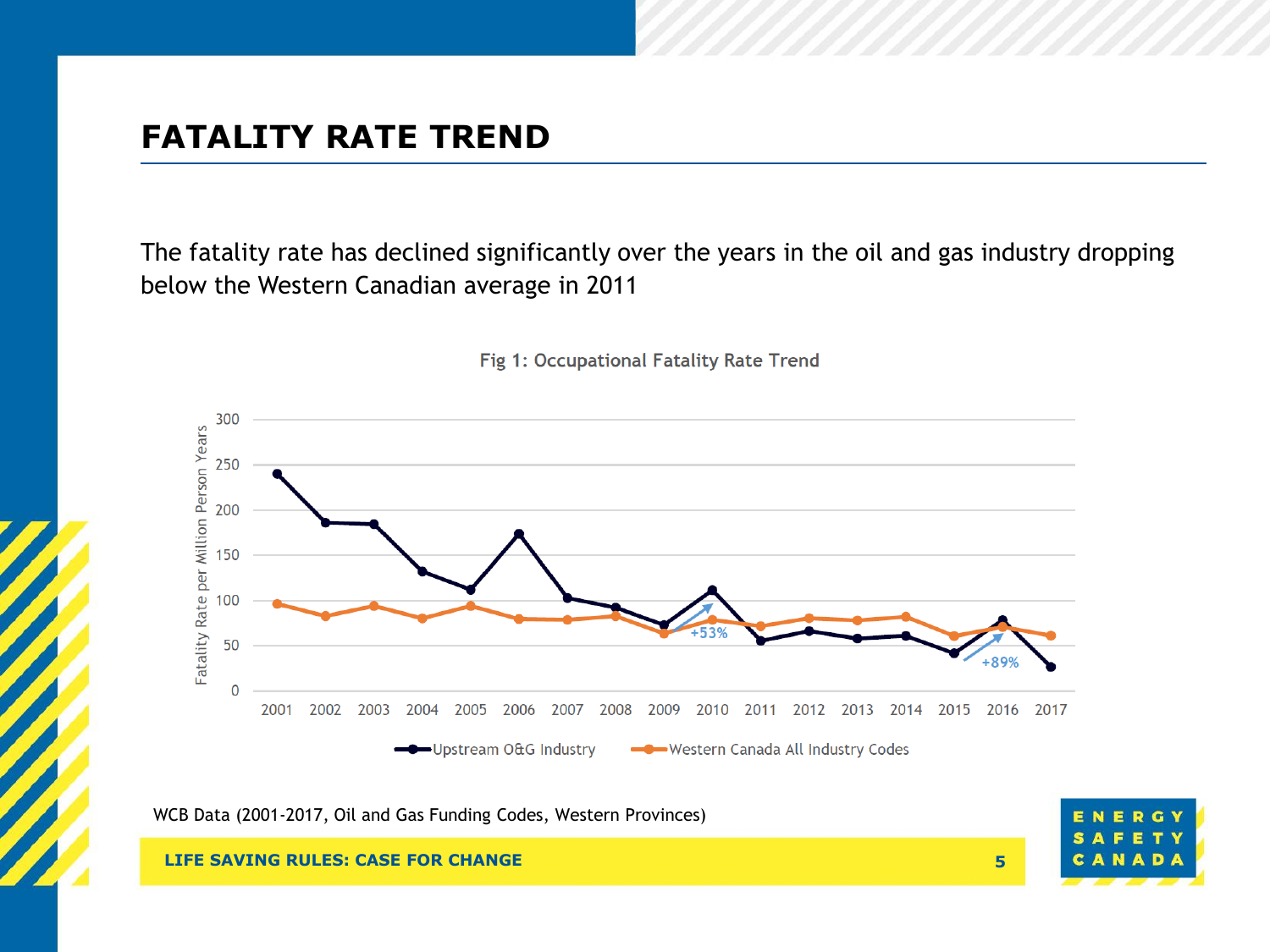### **FATALITY NUMBERS**

There have been over 300 fatalities in the last 17 years within the oil and gas funding codes – that is 20 fatalities per year on average

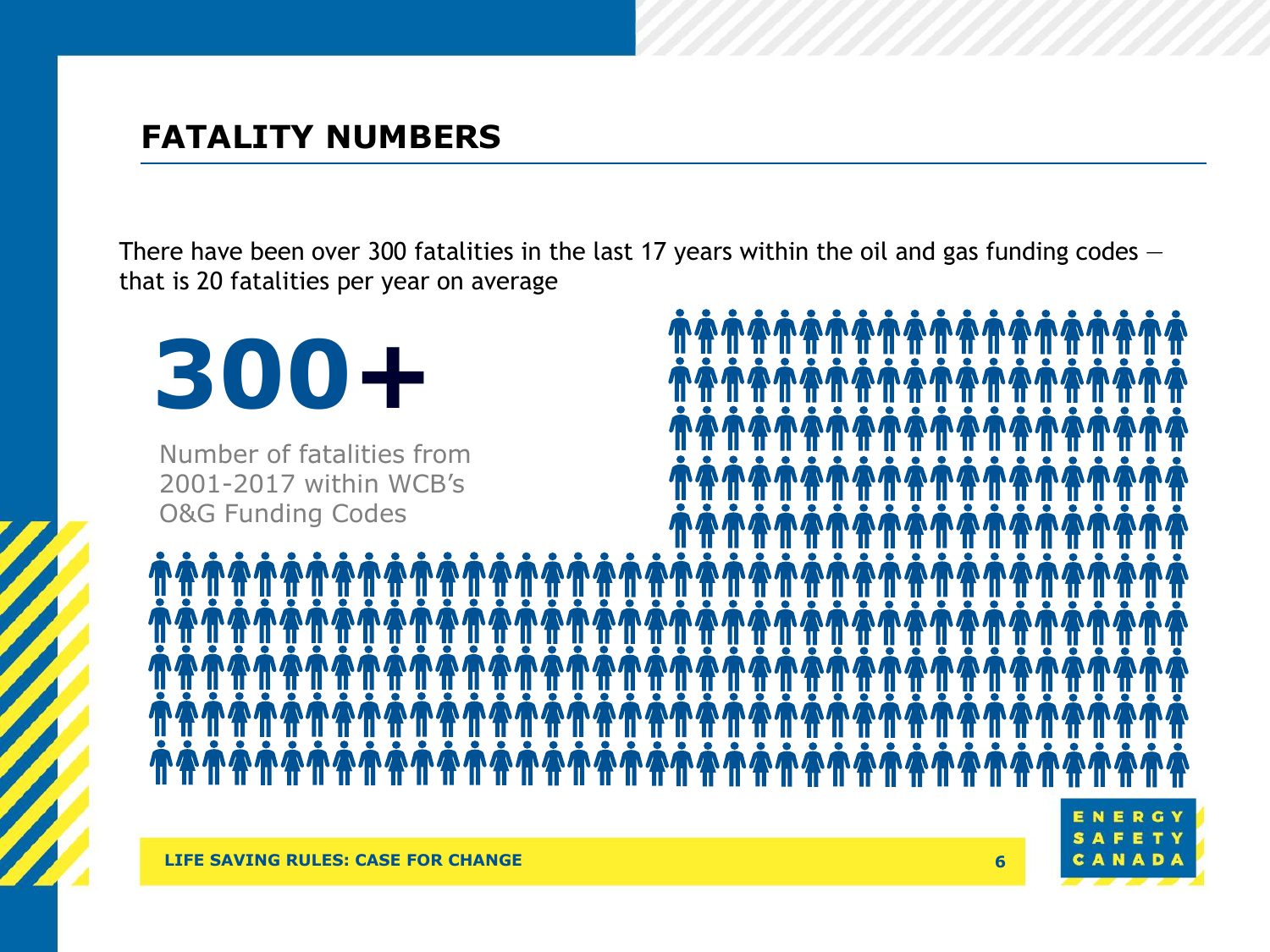## **DATA FOR CHANGE**

- Energy Safety Canada's 10 Life Saving Rules provide an estimated coverage of greater than 80% of the 300+ fatalities
- The average WCB cost of a fatality is \$230,000 with an estimated company cost of at least \$1,000,000\* and a much larger societal cost



This means over **16 LIVES per year** may have been saved

WCB Data for Fatalities in AB, BC, SK from 2001 to 2017 (Oil and Gas Funding Codes, Western Provinces, includes 6600 Code)

\*IRSST: http://www.irsst.qc.ca/media/documents/PubIRSST/R-774.pdf?v=2018-01-24

#### **LIFE SAVING RULES: CASE FOR CHANGE 7**

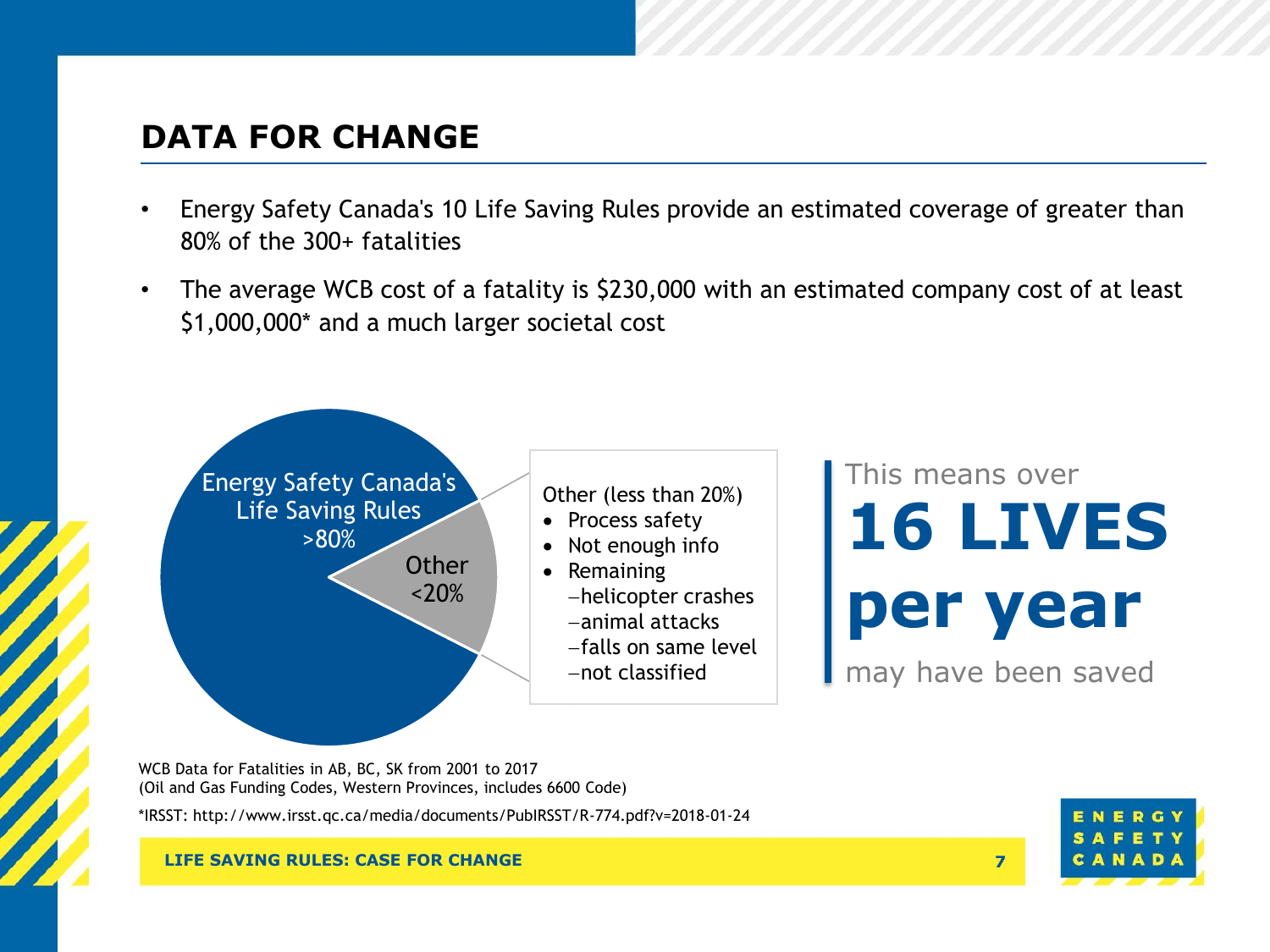# **LEARNING FROM TRAGEDY**

- Each of the 300+ individuals that lost their lives has their own story
- Three stories of tragedy have been graciously shared by families of lost loved ones
- Each of these tragedies may have been prevented if a Life Saving Rule was followed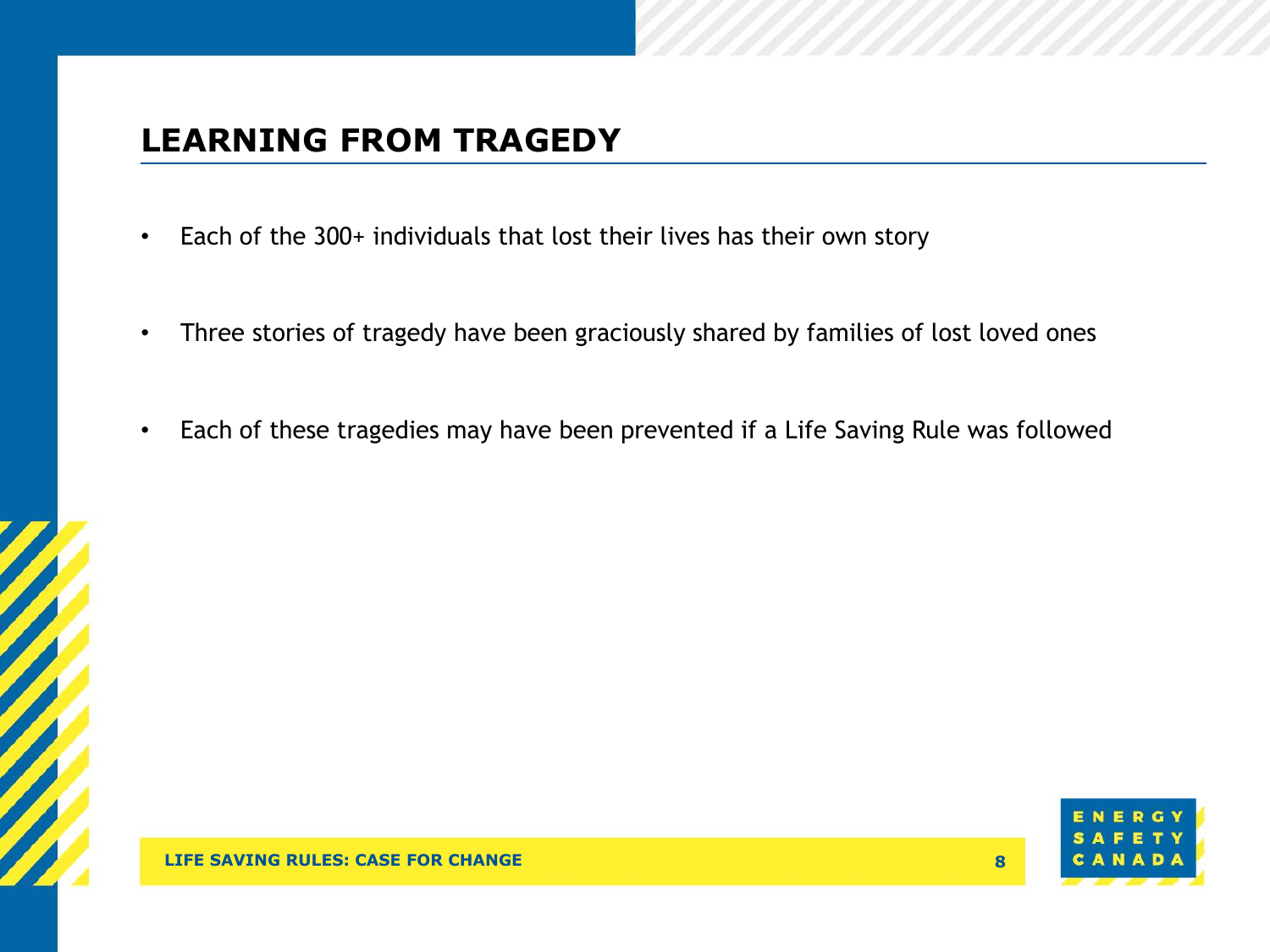

**Blaine Nittel**

Blaine was 23 years old and spent a lot of his spare time helping his dad, Bruce. We bought a new calf table in the spring of 2012 and he helped Bruce place it in the branding pen. Blaine planned to be the fourth generation on our family farm or, as Blaine liked to call it—The Ranch.

- Memories of Wendy-Ellen Nittel

Blaine was moving a service rig along a treacherous highway with minimal shoulder and very steep ditches. Somehow, on this busy road where truckers and school buses compete for space, Blaine's truck veered off toward the ditch. He tried to correct and come out, but the pump truck rolled and Blaine was crushed. His co-workers desperately tried to rescue their colleague, but there was nothing that could be done to save him. Why Blaine's truck veered into the ditch is not known.



**Driving**

The driving rule focuses on journey management, avoiding distractions and ensuring that you are fit, rested and fully alert.

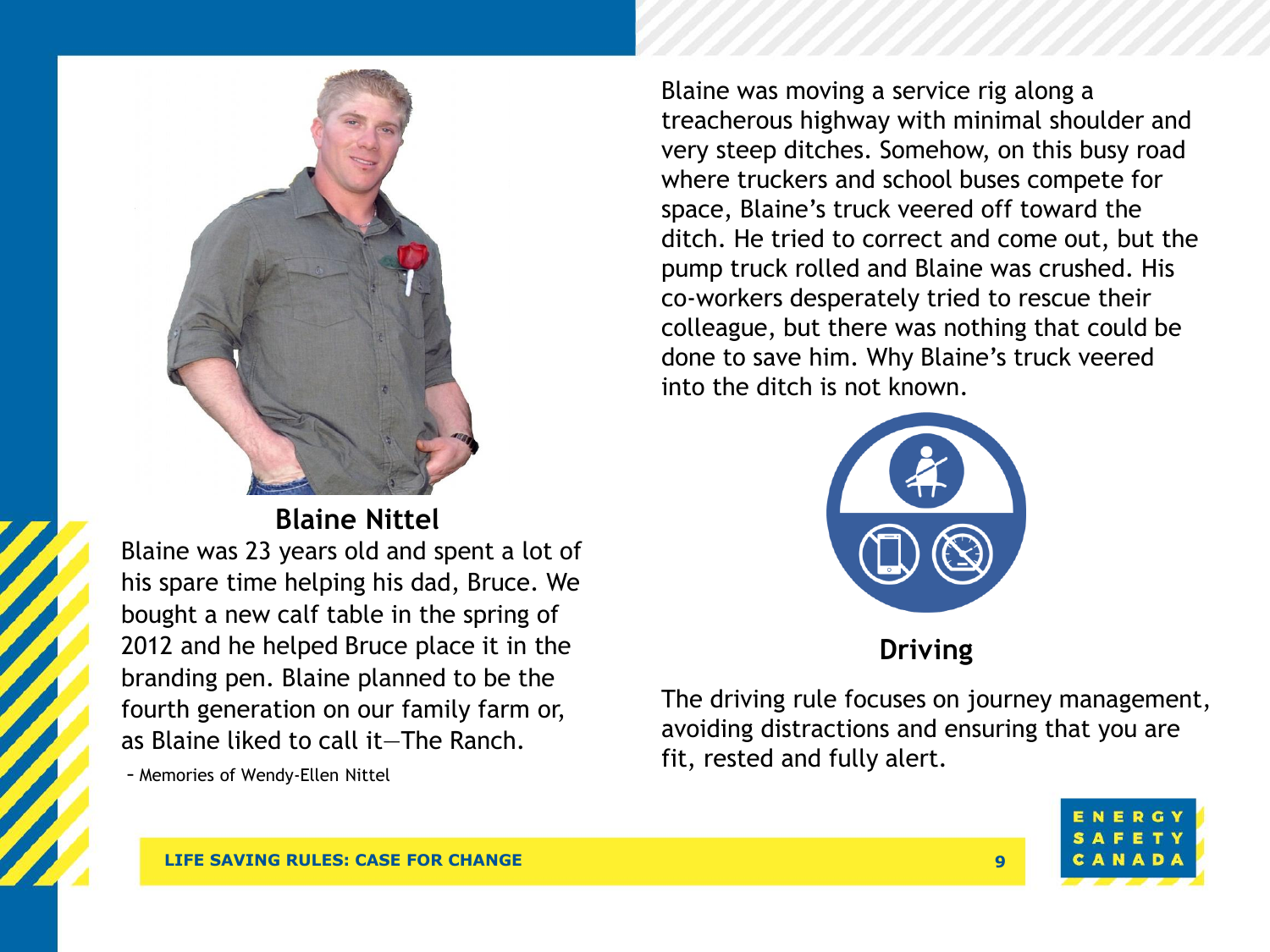

### **Jordan Roppel**

Jordan Roppel was 18 and had less than two months on the job at a perforating shaped charge manufacturing plant in Standard, Alberta. Jordan was a vintage muscle car enthusiast and had plans to become an auto mechanic when he finished high school.

Jordan's forklift became stuck in mud. A chain and sling was attached by site personnel to the ball of a pickup truck's hitch while the other end was secured to the forklift. Jordan remained in the forklift while others took several runs with the truck to free the forklift. On the final pull, the explosive force of the shock load snapped the hitch ball off and sent it flying at Jordan. Jordan was struck on the head and died at the scene.



### **Line of Fire**

The line of fire rule is designed to keep yourself and others out of the line of fire of moving objects like flying ball hitches.

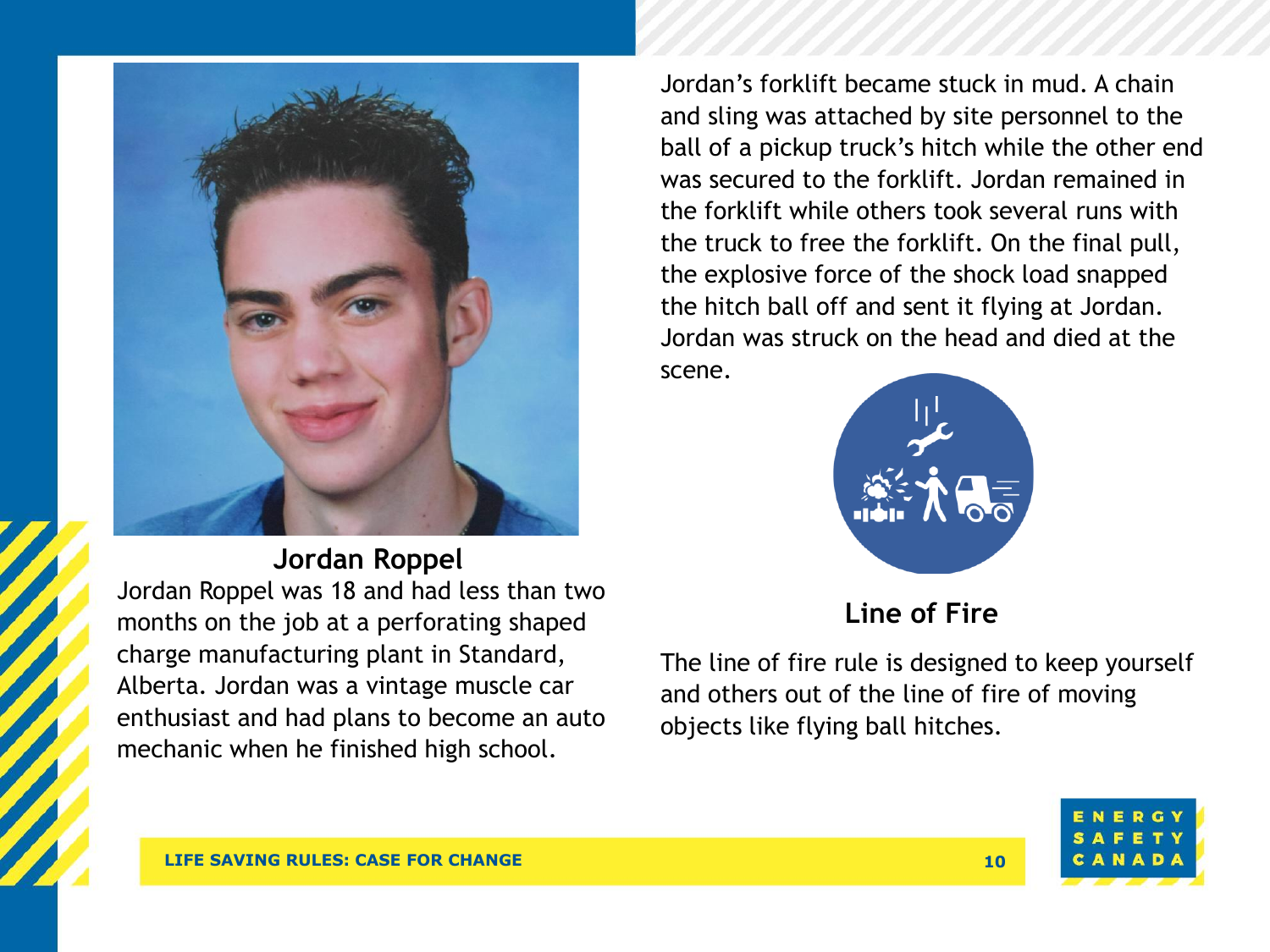

**Dustin Cadrain** Dustin loved the oilfield and started working on the rigs at age 16. He was very loyal to his family, friends and employers. Dustin had a passion for public speaking and story telling, especially cowboy poetry where his deep booming baritone voice would garner the attention of a crowd.

Dustin was a seasoned labourer on a pipeline project. As he had been taught to do, he stepped in between the side boom and pipe to attach the "rolli pipe cradle". The boom suddenly fell, pinning Dustin between the boom and the pipe. Despite the heroic actions of site personnel, Dustin died on scene. The boom line had slipped through cable clamps that were the wrong size and had only been hand tightened. On the day of his death, no one had inspected the boom line.



### **Safe Mechanical Lifting**

The safe mechanical lifting rule requires that the equipment and load are inspected and fit for purpose. This rule also requires that exclusion zones are established and obeyed.

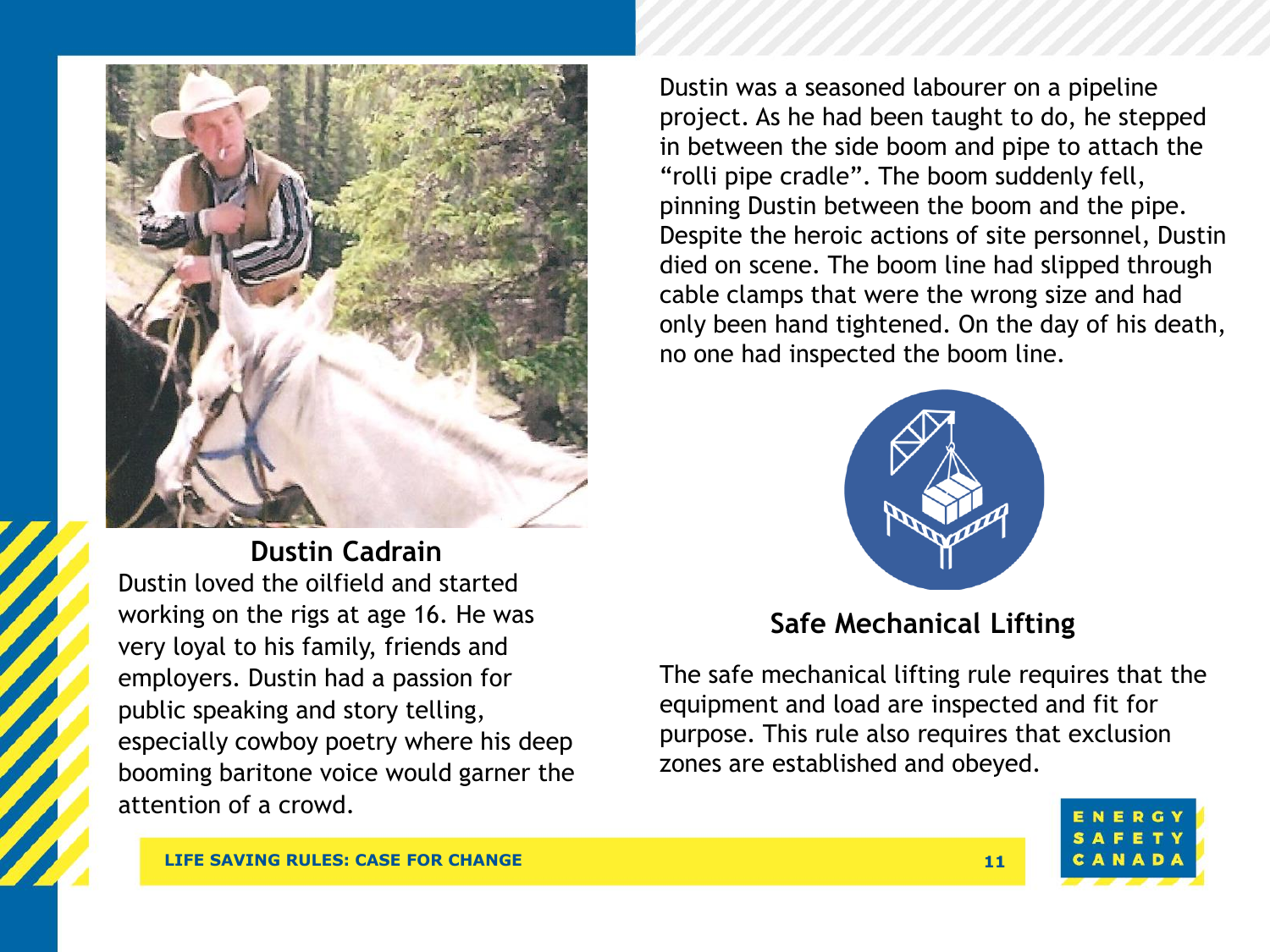### **SUMMARY**

- The Life Saving Rules are an integral component to our shared vision of zero injuries, zero incidents
- Standardization of Life Saving Rules will reduce rule confusion and deliver better safety outcomes
- We need your support and leadership in driving change in your company and throughout industry